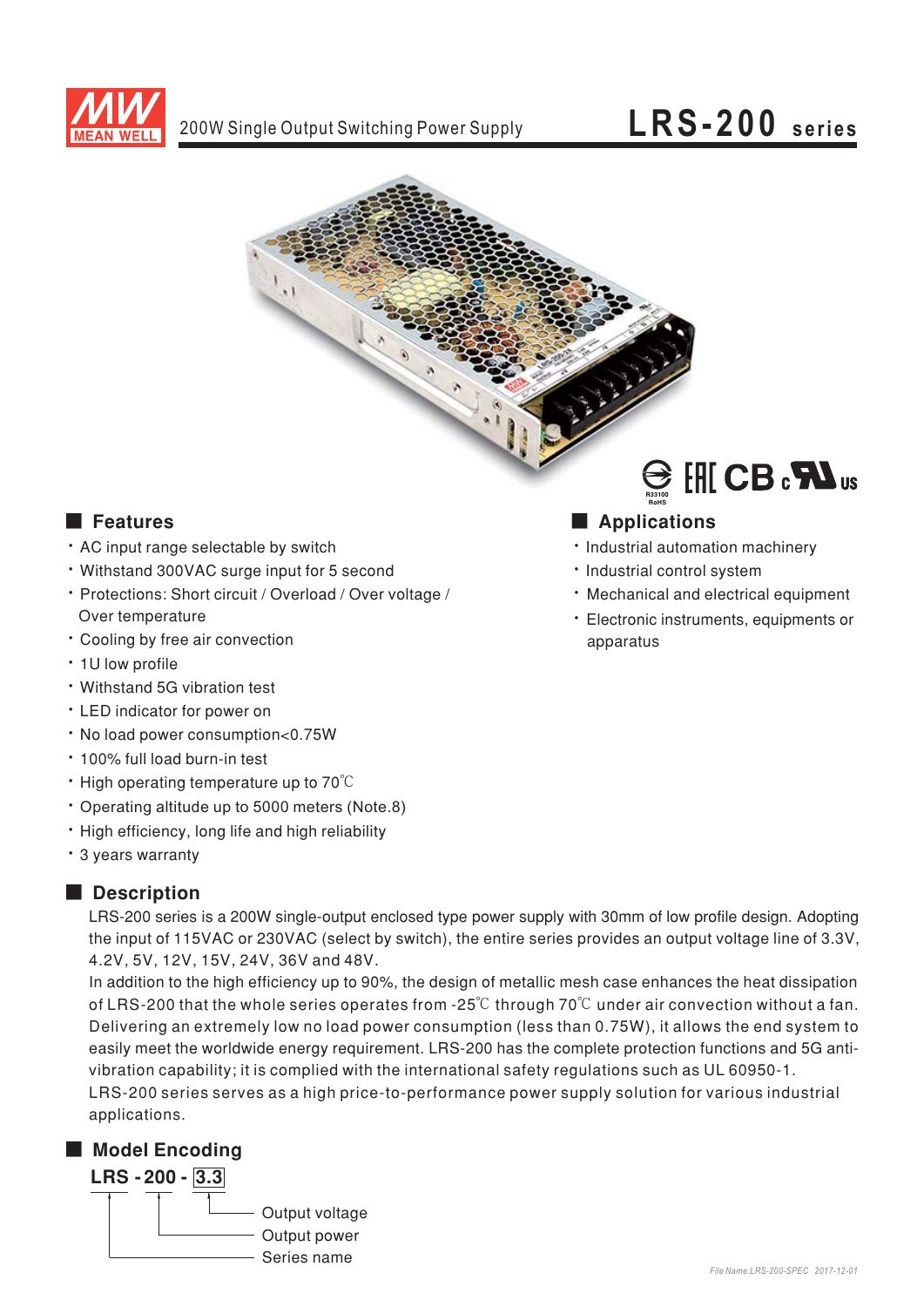

# 200W Single Output Switching Power Supply **LRS-200 series**

# **SPECIFICATION**

| <b>MODEL</b>      |                                                                                                                                                                                                                                                                                                                                                                                                                                                                                                                                                                                                                                                                                                                                                                                                                                                                                                                                                                                                                         |                                                                                        | LRS-200-3.3 LRS-200-4.2 LRS-200-5 |              | LRS-200-12                                                 | LRS-200-15 LRS-200-24 |                | <b>LRS-200-36</b>                              | LRS-200-48     |
|-------------------|-------------------------------------------------------------------------------------------------------------------------------------------------------------------------------------------------------------------------------------------------------------------------------------------------------------------------------------------------------------------------------------------------------------------------------------------------------------------------------------------------------------------------------------------------------------------------------------------------------------------------------------------------------------------------------------------------------------------------------------------------------------------------------------------------------------------------------------------------------------------------------------------------------------------------------------------------------------------------------------------------------------------------|----------------------------------------------------------------------------------------|-----------------------------------|--------------|------------------------------------------------------------|-----------------------|----------------|------------------------------------------------|----------------|
|                   | <b>DC VOLTAGE</b>                                                                                                                                                                                                                                                                                                                                                                                                                                                                                                                                                                                                                                                                                                                                                                                                                                                                                                                                                                                                       | 3.3V                                                                                   | 4.2V                              | 5V           | 12V                                                        | 15V                   | <b>24V</b>     | 36 <sub>V</sub>                                | 48V            |
| <b>OUTPUT</b>     | <b>RATED CURRENT</b>                                                                                                                                                                                                                                                                                                                                                                                                                                                                                                                                                                                                                                                                                                                                                                                                                                                                                                                                                                                                    | 40A                                                                                    | 40A                               | 40A          | <b>17A</b>                                                 | 14A                   | 8.8A           | 5.9A                                           | 4.4A           |
|                   | <b>CURRENT RANGE</b>                                                                                                                                                                                                                                                                                                                                                                                                                                                                                                                                                                                                                                                                                                                                                                                                                                                                                                                                                                                                    | $0 - 40A$                                                                              | $0 - 40A$                         | $ 0 - 40A$   | $0 - 17A$                                                  | $0 - 14A$             | $0 - 8.8A$     | $ 0 - 5.9A$                                    | $0 - 4.4A$     |
|                   | <b>RATED POWER</b>                                                                                                                                                                                                                                                                                                                                                                                                                                                                                                                                                                                                                                                                                                                                                                                                                                                                                                                                                                                                      | 132W                                                                                   | 168W                              | 200W         | 204W                                                       | 210W                  | 211.2W         | 212.4W                                         | 211.2W         |
|                   | RIPPLE & NOISE (max.) Note.2 150mVp-p                                                                                                                                                                                                                                                                                                                                                                                                                                                                                                                                                                                                                                                                                                                                                                                                                                                                                                                                                                                   |                                                                                        | 150mVp-p                          | 150mVp-p     | 150mVp-p                                                   | 150mVp-p              | 150mVp-p       | $ 200mVp-p $                                   | 200mVp-p       |
|                   | <b>VOLTAGE ADJ. RANGE</b>                                                                                                                                                                                                                                                                                                                                                                                                                                                                                                                                                                                                                                                                                                                                                                                                                                                                                                                                                                                               | $2.97 - 3.6V$                                                                          | $3.6 - 4.4V$                      | $4.5 - 5.5V$ | $10.2 - 13.8V$                                             | $13.5 - 18V$          | $21.6 - 28.8V$ | $ 32.4 - 39.6V$                                | $43.2 - 52.8V$ |
|                   | <b>VOLTAGE TOLERANCE Note.3 <math>\pm</math> 3.0%</b>                                                                                                                                                                                                                                                                                                                                                                                                                                                                                                                                                                                                                                                                                                                                                                                                                                                                                                                                                                   |                                                                                        | ±4.0%                             | ±3.0%        | ±1.5%                                                      | ±1.0%                 | ±1.0%          | ±1.0%                                          | ±1.0%          |
|                   | LINE REGULATION Note.4 $\pm$ 0.5%                                                                                                                                                                                                                                                                                                                                                                                                                                                                                                                                                                                                                                                                                                                                                                                                                                                                                                                                                                                       |                                                                                        | ±0.5%                             | ±0.5%        | $\pm 0.5\%$                                                | ±0.5%                 | ±0.5%          | ±0.5%                                          | ±0.5%          |
|                   | <b>LOAD REGULATION Note.5 <math>\pm</math> 2.5%</b>                                                                                                                                                                                                                                                                                                                                                                                                                                                                                                                                                                                                                                                                                                                                                                                                                                                                                                                                                                     |                                                                                        | ±2.5%                             | ±2.0%        | ±1.0%                                                      | ±0.5%                 | ±0.5%          | $\pm$ 0.5%                                     | ±0.5%          |
|                   | <b>SETUP, RISE TIME</b>                                                                                                                                                                                                                                                                                                                                                                                                                                                                                                                                                                                                                                                                                                                                                                                                                                                                                                                                                                                                 | 1300ms, 50ms/230VAC                                                                    |                                   |              | 1300ms, 50ms/115VAC at full load                           |                       |                |                                                |                |
|                   | <b>HOLD UP TIME (Typ.)</b>                                                                                                                                                                                                                                                                                                                                                                                                                                                                                                                                                                                                                                                                                                                                                                                                                                                                                                                                                                                              | 12ms/115VAC at full load<br>16ms/230VAC                                                |                                   |              |                                                            |                       |                |                                                |                |
|                   | <b>VOLTAGE RANGE</b>                                                                                                                                                                                                                                                                                                                                                                                                                                                                                                                                                                                                                                                                                                                                                                                                                                                                                                                                                                                                    | 90 ~ 132VAC / 180 ~ 264VAC by switch<br>240~370VDC<br>(switch on 230VAC)               |                                   |              |                                                            |                       |                |                                                |                |
| <b>INPUT</b>      | <b>FREQUENCY RANGE</b>                                                                                                                                                                                                                                                                                                                                                                                                                                                                                                                                                                                                                                                                                                                                                                                                                                                                                                                                                                                                  | $47 \sim 63$ Hz                                                                        |                                   |              |                                                            |                       |                |                                                |                |
|                   | <b>EFFICIENCY (Typ.)</b>                                                                                                                                                                                                                                                                                                                                                                                                                                                                                                                                                                                                                                                                                                                                                                                                                                                                                                                                                                                                | 83%                                                                                    | 86%                               | 87%          | 87.5%                                                      | 88%                   | 89.5%          | 89.5%                                          | 90%            |
|                   | <b>AC CURRENT (Typ.)</b>                                                                                                                                                                                                                                                                                                                                                                                                                                                                                                                                                                                                                                                                                                                                                                                                                                                                                                                                                                                                | 4A/115VAC                                                                              | 2.2A/230VAC                       |              |                                                            |                       |                |                                                |                |
|                   | <b>INRUSH CURRENT (Typ.)</b>                                                                                                                                                                                                                                                                                                                                                                                                                                                                                                                                                                                                                                                                                                                                                                                                                                                                                                                                                                                            | COLD STAR 60A/115VAC<br>60A/230VAC                                                     |                                   |              |                                                            |                       |                |                                                |                |
|                   | <b>LEAKAGE CURRENT</b>                                                                                                                                                                                                                                                                                                                                                                                                                                                                                                                                                                                                                                                                                                                                                                                                                                                                                                                                                                                                  | $<$ 2mA / 240VAC                                                                       |                                   |              |                                                            |                       |                |                                                |                |
| <b>PROTECTION</b> | <b>OVER LOAD</b>                                                                                                                                                                                                                                                                                                                                                                                                                                                                                                                                                                                                                                                                                                                                                                                                                                                                                                                                                                                                        | 110 $\sim$ 140% rated output power                                                     |                                   |              |                                                            |                       |                |                                                |                |
|                   |                                                                                                                                                                                                                                                                                                                                                                                                                                                                                                                                                                                                                                                                                                                                                                                                                                                                                                                                                                                                                         | Protection type : Hiccup mode, recovers automatically after fault condition is removed |                                   |              |                                                            |                       |                |                                                |                |
|                   | <b>OVER VOLTAGE</b>                                                                                                                                                                                                                                                                                                                                                                                                                                                                                                                                                                                                                                                                                                                                                                                                                                                                                                                                                                                                     | $3.8 - 4.45V$                                                                          | $4.6 - 5.4V$                      |              | $5.75 \approx 6.75V$ 13.8 $\approx 16.2V$ 18 $\approx 21V$ |                       |                | $28.8 \approx 33.6V$ 41.4 ~ 46.8V 55.2 ~ 64.8V |                |
|                   |                                                                                                                                                                                                                                                                                                                                                                                                                                                                                                                                                                                                                                                                                                                                                                                                                                                                                                                                                                                                                         | Protection type : Hiccup mode, recovers automatically after fault condition is removed |                                   |              |                                                            |                       |                |                                                |                |
|                   | <b>OVER TEMPERATURE</b>                                                                                                                                                                                                                                                                                                                                                                                                                                                                                                                                                                                                                                                                                                                                                                                                                                                                                                                                                                                                 | Hiccup mode, recovers automatically after fault condition is removed                   |                                   |              |                                                            |                       |                |                                                |                |
|                   | <b>WORKING TEMP.</b>                                                                                                                                                                                                                                                                                                                                                                                                                                                                                                                                                                                                                                                                                                                                                                                                                                                                                                                                                                                                    | $-25 \sim +70^{\circ}$ C (Refer to "Derating Curve")                                   |                                   |              |                                                            |                       |                |                                                |                |
|                   | <b>WORKING HUMIDITY</b>                                                                                                                                                                                                                                                                                                                                                                                                                                                                                                                                                                                                                                                                                                                                                                                                                                                                                                                                                                                                 | $20 \sim 90\%$ RH non-condensing                                                       |                                   |              |                                                            |                       |                |                                                |                |
|                   | ENVIRONMENT STORAGE TEMP., HUMIDITY                                                                                                                                                                                                                                                                                                                                                                                                                                                                                                                                                                                                                                                                                                                                                                                                                                                                                                                                                                                     | $-40 \sim +85^{\circ}$ C, 10 ~ 95% RH                                                  |                                   |              |                                                            |                       |                |                                                |                |
|                   | <b>TEMP. COEFFICIENT</b>                                                                                                                                                                                                                                                                                                                                                                                                                                                                                                                                                                                                                                                                                                                                                                                                                                                                                                                                                                                                | $\pm$ 0.03%/°C (0 ~ 50°C)                                                              |                                   |              |                                                            |                       |                |                                                |                |
|                   | <b>VIBRATION</b>                                                                                                                                                                                                                                                                                                                                                                                                                                                                                                                                                                                                                                                                                                                                                                                                                                                                                                                                                                                                        | 10 ~ 500Hz, 5G 10min./1cycle, 60min. each along X, Y, Z axes                           |                                   |              |                                                            |                       |                |                                                |                |
|                   | <b>SAFETY STANDARDS</b>                                                                                                                                                                                                                                                                                                                                                                                                                                                                                                                                                                                                                                                                                                                                                                                                                                                                                                                                                                                                 | UL60950-1, BSMI CNS14336-1, EAC TP TC 004 approved                                     |                                   |              |                                                            |                       |                |                                                |                |
| <b>SAFETY</b>     | <b>WITHSTAND VOLTAGE</b>                                                                                                                                                                                                                                                                                                                                                                                                                                                                                                                                                                                                                                                                                                                                                                                                                                                                                                                                                                                                | I/P-O/P:3KVAC I/P-FG:2KVAC O/P-FG:0.5KVAC                                              |                                   |              |                                                            |                       |                |                                                |                |
|                   | <b>ISOLATION RESISTANCE</b>                                                                                                                                                                                                                                                                                                                                                                                                                                                                                                                                                                                                                                                                                                                                                                                                                                                                                                                                                                                             | I/P-O/P, I/P-FG, O/P-FG:100M Ohms / 500VDC / 25°C/70% RH                               |                                   |              |                                                            |                       |                |                                                |                |
|                   | <b>EMC EMISSION</b>                                                                                                                                                                                                                                                                                                                                                                                                                                                                                                                                                                                                                                                                                                                                                                                                                                                                                                                                                                                                     | Compliance to BSMI CNS13438, EAC TP TC 020                                             |                                   |              |                                                            |                       |                |                                                |                |
|                   | <b>EMC IMMUNITY</b>                                                                                                                                                                                                                                                                                                                                                                                                                                                                                                                                                                                                                                                                                                                                                                                                                                                                                                                                                                                                     | Compliance to EAC TP TC 020                                                            |                                   |              |                                                            |                       |                |                                                |                |
| <b>OTHERS</b>     | <b>MTBF</b>                                                                                                                                                                                                                                                                                                                                                                                                                                                                                                                                                                                                                                                                                                                                                                                                                                                                                                                                                                                                             | 347.5K hrs min.<br>MIL-HDBK-217F $(25^{\circ}C)$                                       |                                   |              |                                                            |                       |                |                                                |                |
|                   | <b>DIMENSION</b>                                                                                                                                                                                                                                                                                                                                                                                                                                                                                                                                                                                                                                                                                                                                                                                                                                                                                                                                                                                                        | 215*115*30mm (L*W*H)                                                                   |                                   |              |                                                            |                       |                |                                                |                |
|                   | <b>PACKING</b>                                                                                                                                                                                                                                                                                                                                                                                                                                                                                                                                                                                                                                                                                                                                                                                                                                                                                                                                                                                                          |                                                                                        | 0.66Kg; 15pcs/10.9Kg/0.78CUFT     |              |                                                            |                       |                |                                                |                |
| <b>NOTE</b>       | 1. All parameters NOT specially mentioned are measured at 230VAC input, rated load and 25°C of ambient temperature.<br>2. Ripple & noise are measured at 20MHz of bandwidth by using a 12" twisted pair-wire terminated with a 0.1uf & 47uf parallel capacitor.<br>3. Tolerance: includes set up tolerance, line regulation and load regulation.<br>4. Line regulation is measured from low line to high line at rated load.<br>5. Load regulation is measured from 0% to 100% rated load.<br>6. Length of set up time is measured at cold first start. Turning ON/OFF the power supply very quickly may lead to increase of the set up<br>time.<br>7. The 150% peak load capability is built in for up to 1 second for 12~48V.LRS-200 will enter hiccup mode if the peak load is delivered<br>for over 1 second and will recover once it resumes to the rated current level(115VAC/230VAC).<br>8. The ambient temperature derating of $5^{\circ}$ C/1000m is needed for operating altitude greater than 2000m(6500ft). |                                                                                        |                                   |              |                                                            |                       |                |                                                |                |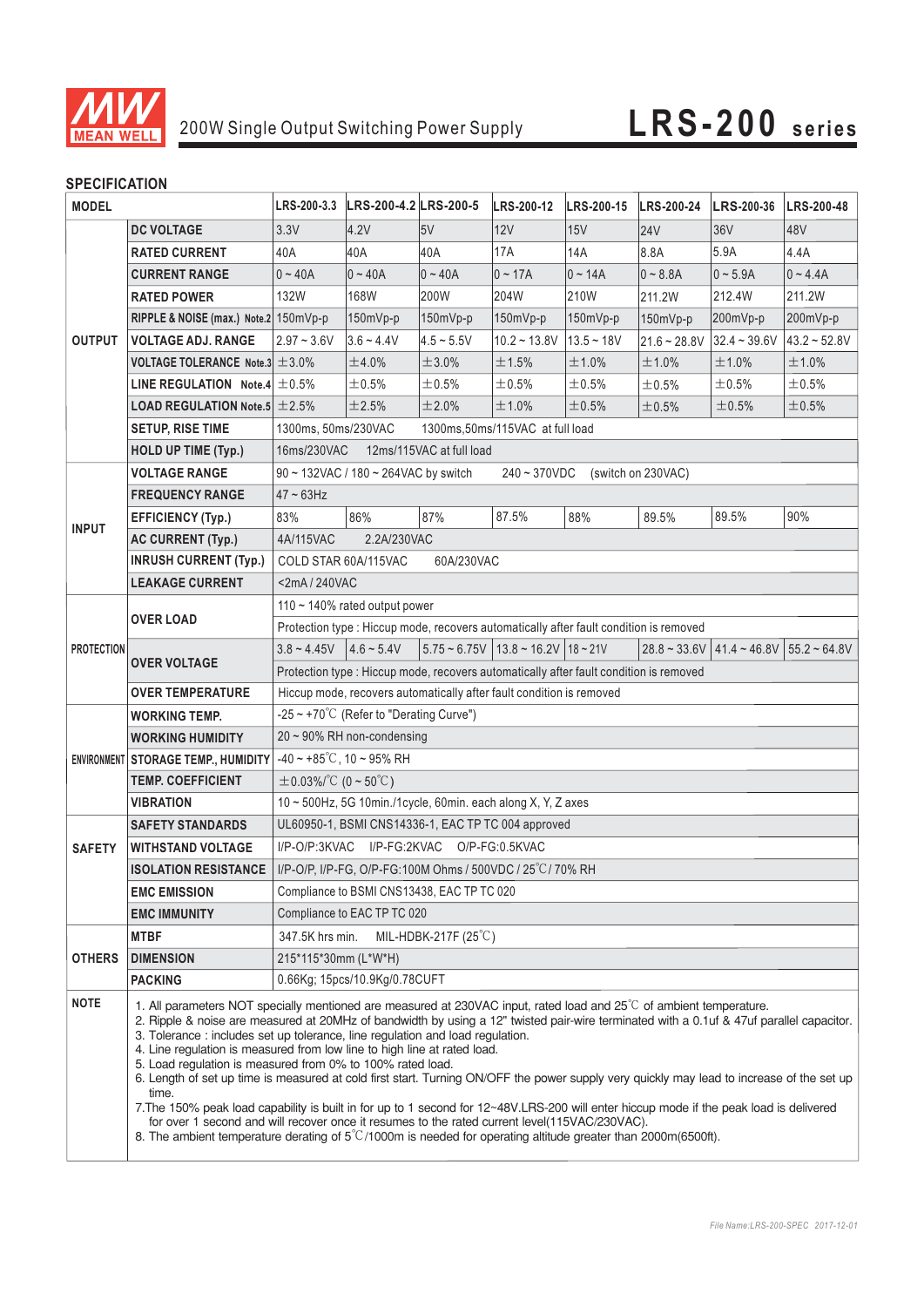